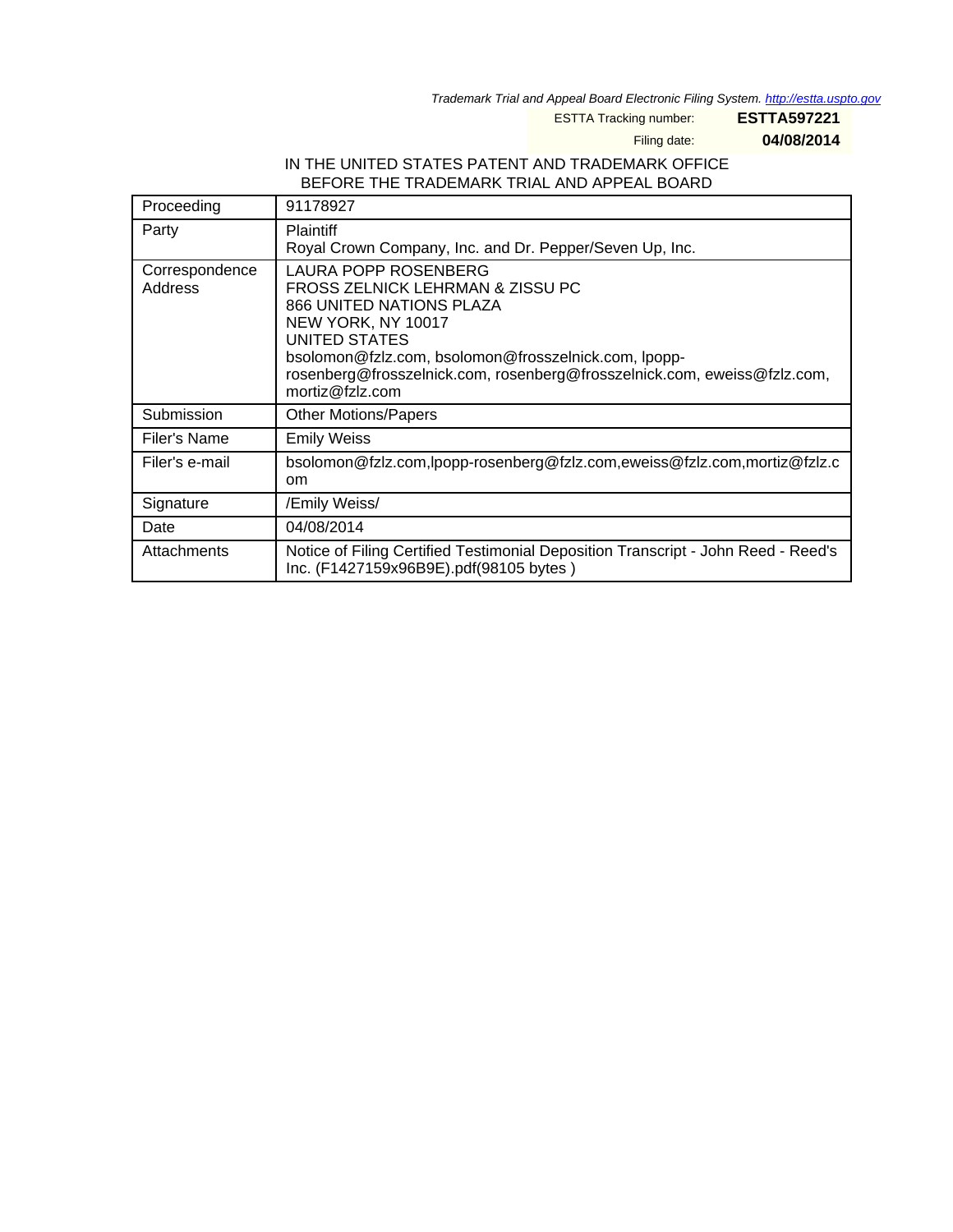#### IN THE UNITED STATES PATENT AND TRADEMARK OFFICE **BEFORE THE TRADEMARK TRIAL AND APPEAL BOARD**

 $\overline{r}$ 

| ROYAL CROWN COMPANY, INC.                                  |                                 |
|------------------------------------------------------------|---------------------------------|
| and DR PEPPER/SEVEN UP, INC.,                              | <b>Consolidated Proceedings</b> |
|                                                            | Opposition No. 91178927         |
| Opposers,                                                  | Opposition No. 91180771         |
|                                                            | Opposition No. 91180772         |
| - against -                                                | Opposition No. 91183482         |
|                                                            | Opposition No. 91185755         |
| THE COCA-COLA COMPANY,                                     | Opposition No. 91186579         |
|                                                            | Opposition No. 91189847         |
| Applicant.                                                 | Opposition No. 91190658         |
| — and —                                                    |                                 |
| THE COCA-COLA COMPANY,                                     |                                 |
| Opposer,                                                   |                                 |
| - against -                                                | Opposition No. 91184434         |
| ROYAL CROWN COMPANY, INC.<br>and DR PEPPER/SEVEN UP, INC., |                                 |
| Applicants.                                                |                                 |
|                                                            |                                 |

### **NOTICE OF FILING OF CERTIFIED TESTIMONIAL DEPOSITION TRANSCRIPT**

PLEASE TAKE NOTICE that pursuant to 37 C.F.R. § 2.125(c), Trademark Trial and Appeal Board Manual of Procedure §§ 703.01(k) and 703.01(l), the stipulation between the parties, dated July 23, 2013, regarding the filing of testimonial depositions, and the stipulation between the parties, dated April 1, 2014, regarding the testimonial deposition transcript of Christopher John Reed of Reed's, Inc., a certified transcript of the July 26, 2013 Testimonial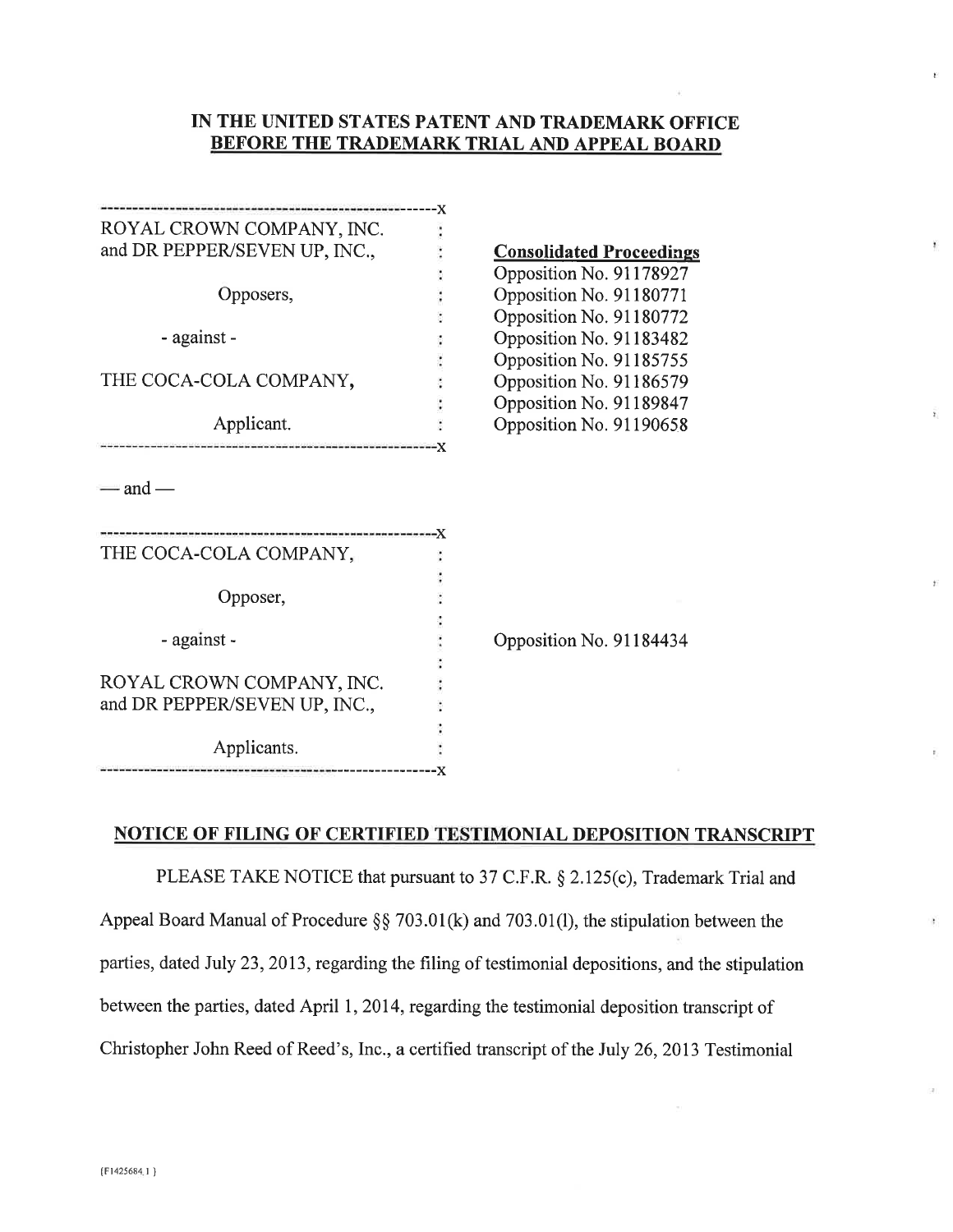Deposition of Christopher John Reed of Reed's, Inc. and exhibits thereto have been filed with the Trademark Trial and Appeal Board contemporaneously herewith.

Dated: April 8, 2014

FROSS ZELMICK LEHRMAN & ZISSU, P.C. By:

¥.

Barbara A. Solomon Laura Popp-Rosenberg Emily Weiss 866 United Nations Plaza New York, New York 10017 Telephone: (212) 813-5900 Email: bsolomon@frosszelnick.com lpopp-rosenberg@frosszelnick.com eweiss@frosszelnick.com

Attorneys for Royal Crown Company, Inc. and Dr Pepper/Seven Up, Inc.

 $\overline{2}$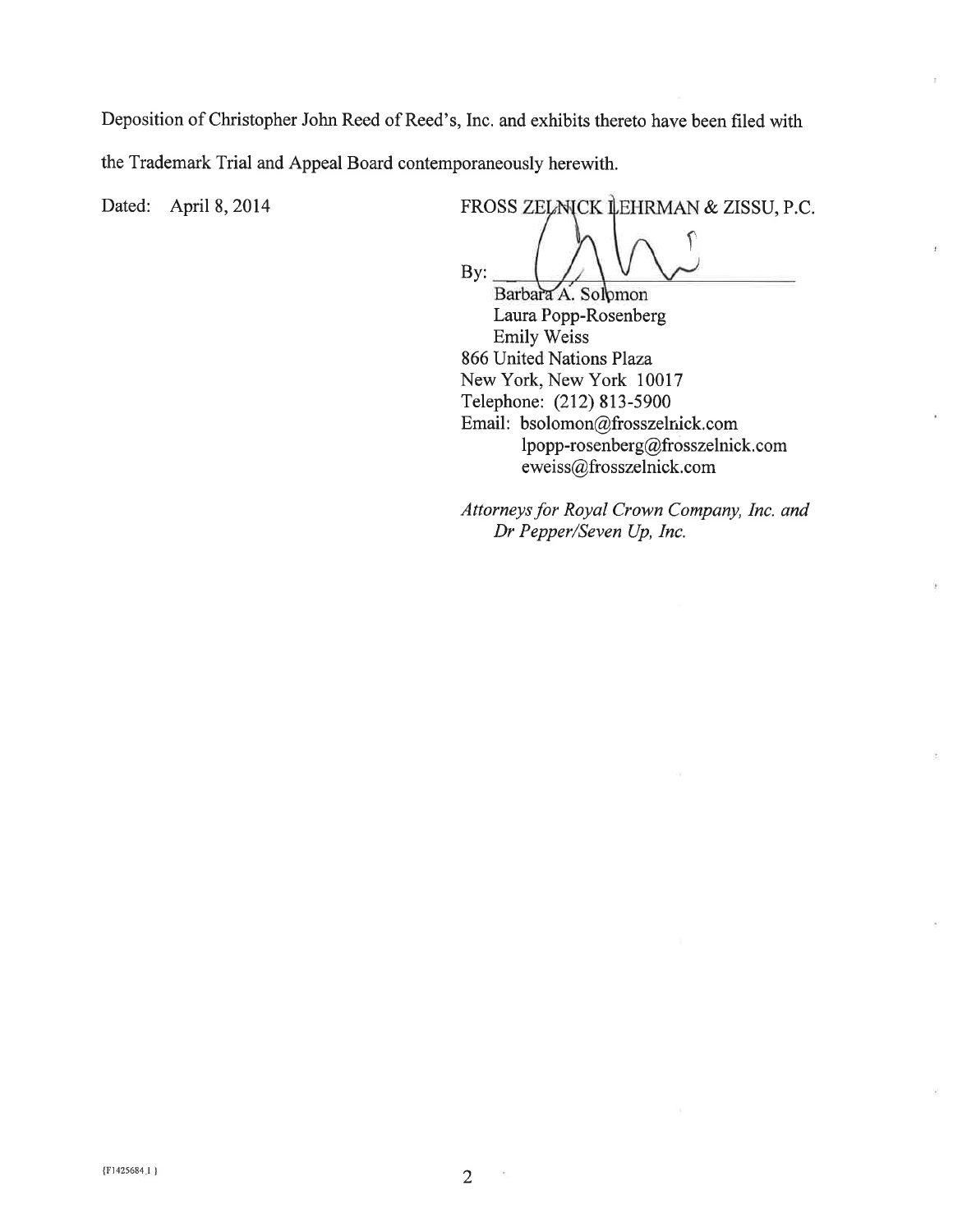#### **CERTIFICATE OF SERVICE**

The undersigned hereby certifies that a true and correct copy of the foregoing NOTICE OF FILING OF CERTIFIED TESTIMONIAL DEPOSITION TRANSCRIPT deposited with the United States Postal Service as first class mail, postage prepaid, in an envelope addressed to counsel for The Coca-Cola Company, Bruce W. Baber, Esq., King & Spalding LLP, 1185 Avenue of the Americas, New York, New York  $10036\div 4003$ , on this  $8<sup>th</sup>$  day of April 2014.

**Emily Weiss** 

Ŧ,